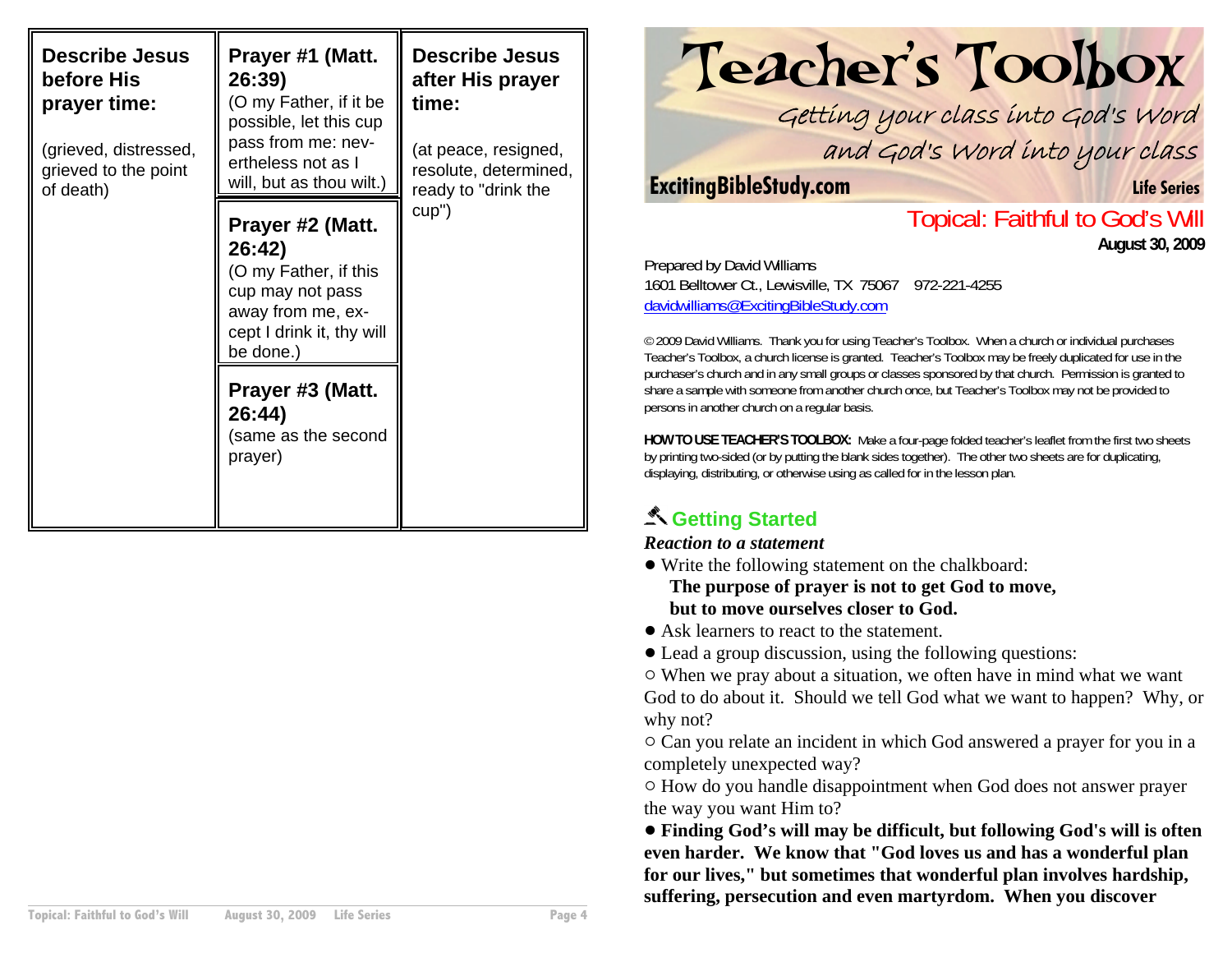**God's will, are you going to be faithful to carry it out?**

**The model for faithfulness in following God's will is given to us by Jesus, who, in the Garden of Gethsemane, on the night before He was crucified, prayed, "Not my will, but Thine be done."**

#### **Exploring God's Word** *Comparing parallel passages*

• Distribute copies of Item 1 which has three gospel accounts of the Gethsemane prayer (the Gospel of John mentions that Jesus andHis disciples entered a garden but gives no details of the prayer vigil).

• Ask members to work with one or two others to examine the parallel accounts of the event. Havethem make a numbered list of actions in the fourth column, drawing from Matthew, Mark and Luke. For example, they might begin like this:

1. Jesus and His disciples went into the Garden of Gethsemane.2. Jesus told the disciples to sit and wait for Him while He prayed. 3. Jesus took Peter, James, and John further into the garden. 4. Jesus began to be very troubled

and sorrowful.

5. Jesus said  $\ldots$ 

• Allow members seven to ten minutes to make their numberedlists. Then have one or two readtheir lists aloud.

#### *Analyzing a passage*

• On the chalkboard, draw a chart

like the one on page four. Do not fill in the information in parentheses.

• Lead the class to fill in the chart with information from the focalpassage. This will help them see the strengthening effect prayer had upon Jesus.

• When the chart is completed, have members look at it silently for a few seconds and then sharetheir observations with the class.

#### *Listening assignments*

! **Peter, in his first letter, talks about the fact that suffering is often involved in following God's will.**

• Make the following listening assignments (cut apart Item 2, which has the assignments, but not the answers given here in parentheses). You may need to duplicate Item 2 so you can give a listening assignment to each person present.

 $\circ$  Listen for a word that should come as no surprise to a Christian. (suffering, 4:12)

 $\circ$  Listen for a word that is a Christian response to suffering. (rejoice, 4:13)  $\circ$  Listen for a word that is how we will feel when Christ's glory is revealed. (overjoyed, 4:13)

 $\circ$  Listen for a word that describes our status if we are insulted because of thename of Christ. (blessed, 4:14)  $\circ$  Listen for a word that tells a cause of suffering that should cause us no shame. (Christian, 4:16)  $\circ$  Listen for a word that tells what is coming to the family of God. (judgment, 4:17)

 $\circ$  Listen for a word that tells what those who suffer for God should continue to do. (good, 4:19)

• Read aloud 1 Peter 4:12-19 while members listen for theirword. Then ask members to read aloud their assignments and tell what words they heard that met the descriptions.

! **Suffering joyfully is a normal part of the Christian life.**

# **Making It Personal**

*Acrostic summary*

! Write the word "Gethsemane"vertically down the left side of the chalkboard or a large sheet of paper. Give each person a pencil and blank piece of paper.

Ask learners to summarize thepassage using the letters in the

## **Wrapping It Up**

word "Gethsemane." The summary can be done in a variety of ways:

- Key words
- One brief sentence for each letter
- A few brief sentences that stretch through the entire acrostic
- Poetry

• Here are two examples if your class needs help in getting started.

Grieving, He Entered, **Telling** His disciples to Stay and watch. Earnestly, He prayed, Making it clear that He was Available to do God's will.Now He was ready, Even to die on the cross.

The **G**arden, I Entered; I said, **Tarry** Here. My Sleeping disciples would not Even hearMy prayer, as in Agony I determined God's will. Now I am ready to Endure Calvary's hill.

! **We can follow Jesus' example of letting the Father use our time in prayer to strengthen our resolve to follow His will.**

• Call on someone to lead the class in prayer.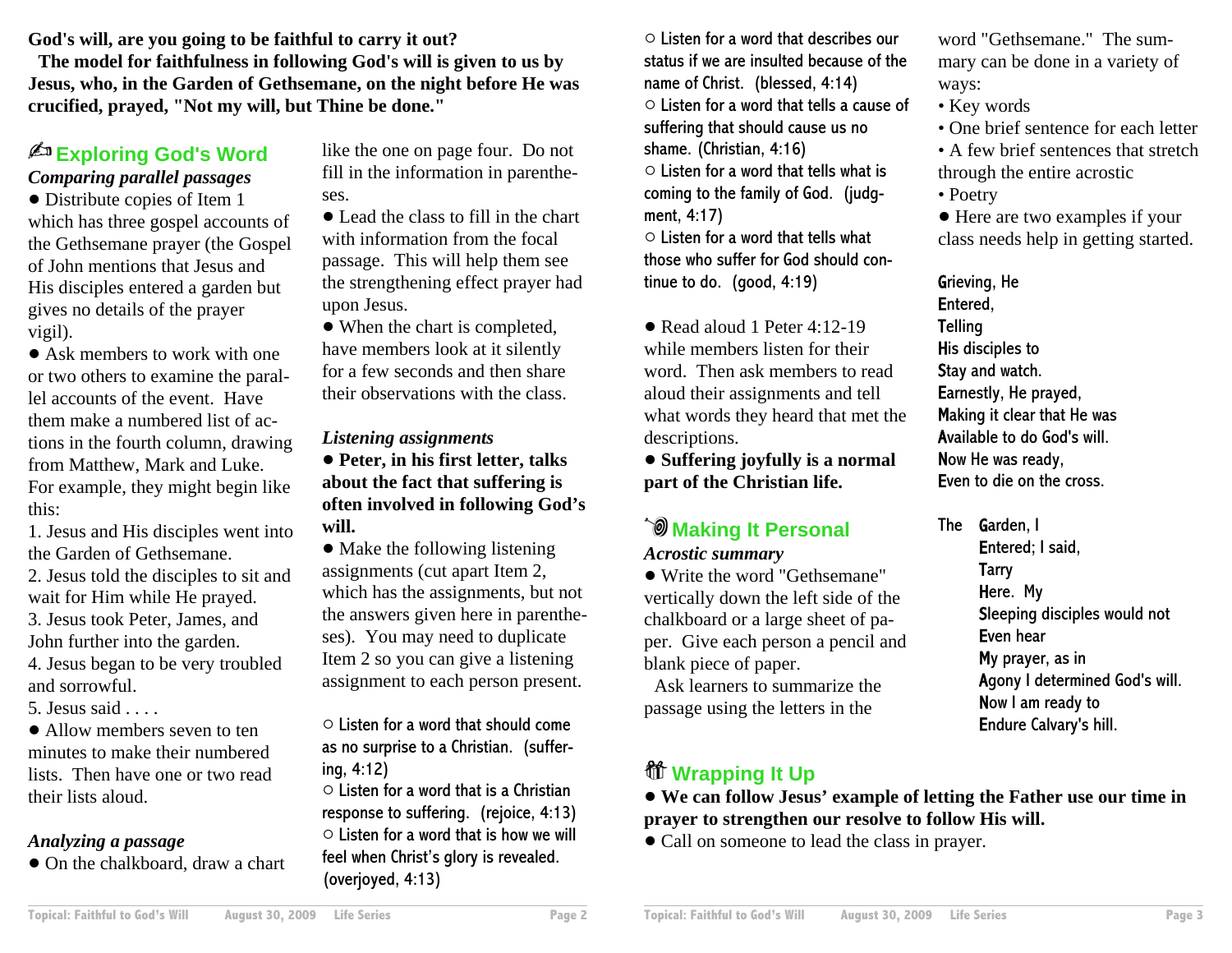36 Then cometh Jesus with them unto a place called Gethsemane, and saith unto his disciples, Sit ye here, while I go yonder and pray.

37 And he took with him Peter and the two sons of Zebedee, and began to be sorrowful and very heavy.

38 Then saith he unto them, My soul is exceeding sorrowful, even unto death: tarry ye here, and watch with me.

39 And he went a little farther, and fell on his face, and prayed,

saying, O my Father, if it be possible, let this cup pass away from me: nevertheless not as I will, but as thou wilt.

40 And he cometh unto the disciples, and findeth them asleep, and saith unto Peter, What, could ye not watch with me one hour? 41 Watch and pray, that ye enter not into temptation: the spirit indeed is willing, but the flesh is weak.

42 He went away again the second time, and prayed, saying, O my Father, if this cup may not pass away from me, except I drink it, thy will be done.

43 And he came again and found them asleep again: for their eyes were heavy.

44 And he left them, and went away again, and prayed the third time, saying again the same words.

45 Then cometh he to his disciples, and saith unto them, Sleep on now, and take your rest: behold, the hour is at hand, and the Son of man is betrayed into the hands of sinners. 46 Rise, let us be going: behold, he is at hand that doth betray me.

32 And they came to a place which was named Gethsemane: and he saith to his disciples, Sit ye here, while I shall pray.

33 And he taketh with him Peter and Jamesand John, and began to be sore amazed, and to be very heavy;

34 And saith unto them, My soul is exceeding sorrowful unto death: tarry ye here, and watch. 35 And he went forward a little, and fell on the ground, and prayed that, if it were possible, the hour might pass from him.

36 And he said, Abba, Father, all things are possible unto thee; take away this cup from me: nevertheless not what I will, but what thou wilt.

37 And he cometh, and findeth them sleeping, and saith unto Peter, Simon, sleepest thou? couldest thou not watch one hour?

38 Watch ye and pray, lest ye enter into temptation. The spirit truly is ready, but the flesh is weak.

39 And again he went away, and prayed, saying the same words.

40 And when he returned, he found them asleep again, (for their eyes were heavy,) neither wist they what to answer him.

41 And he cometh the third time, and saith unto them, Sleep on now, and take your rest: it is enough; the hour is come; behold, the Son of man is betrayed into the hands of sinners. 42 Rise up, let us go: lo, he that betrayeth me is at hand.

#### **Matthew 26:36-46 Mark 14:32-42 Luke 22:40-46 Numbered actions**

| And when he was at the place, he said<br>40<br>unto them,                                                                                                                                                                                                                                                                                | 1.  |
|------------------------------------------------------------------------------------------------------------------------------------------------------------------------------------------------------------------------------------------------------------------------------------------------------------------------------------------|-----|
|                                                                                                                                                                                                                                                                                                                                          | 2.  |
|                                                                                                                                                                                                                                                                                                                                          | 3.  |
| Pray that ye enter not into temptation.                                                                                                                                                                                                                                                                                                  |     |
| And he was withdrawn from them about a<br>41<br>stone's cast, and kneeled down, and prayed,                                                                                                                                                                                                                                              | 4.  |
| 42<br>Saying, Father, if thou be willing, remove<br>this cup from me: nevertheless not my will, but<br>thine, be done.                                                                                                                                                                                                                   | 5.  |
| 43<br>And there appeared an angel unto him<br>from heaven strengthening him.<br>44<br>And being in an agony he prayed more<br>earnestly: and his sweat was as it were great<br>drops of blood falling down to the ground.<br>45 And when he rose up from prayer, and was<br>come to his disciples, he found them sleeping<br>for sorrow. |     |
|                                                                                                                                                                                                                                                                                                                                          |     |
|                                                                                                                                                                                                                                                                                                                                          | 9.  |
|                                                                                                                                                                                                                                                                                                                                          | 10. |
|                                                                                                                                                                                                                                                                                                                                          | 11. |
|                                                                                                                                                                                                                                                                                                                                          | 12. |
|                                                                                                                                                                                                                                                                                                                                          | 13. |

14.